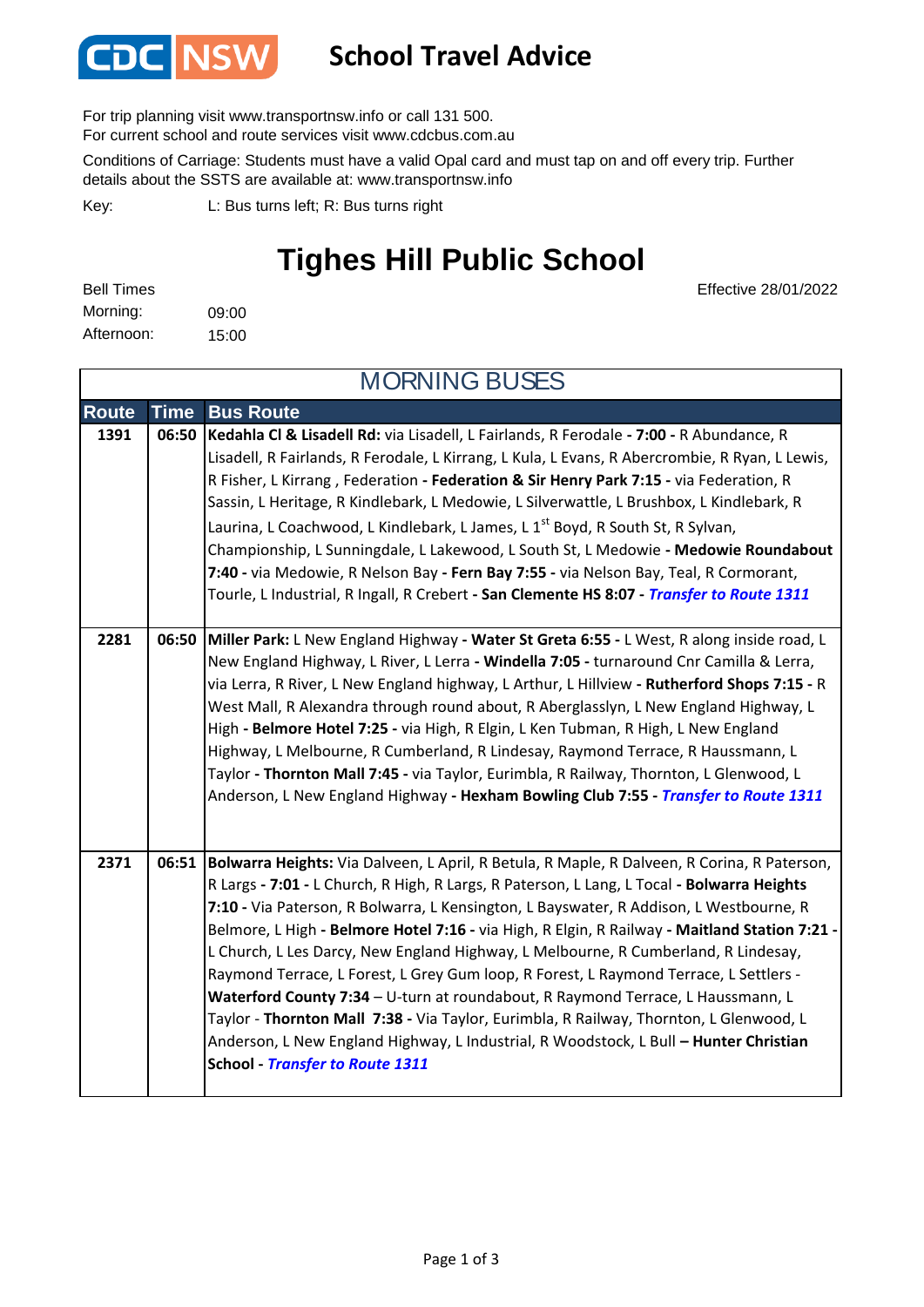### **School Travel Advice**

**CDC NSW** 

| <b>Route</b> | <b>Time</b> | <b>Bus Route</b>                                                                                 |
|--------------|-------------|--------------------------------------------------------------------------------------------------|
| 1341         | 07:05       | Lemon Tree Passage Shops: Via Meredith, L Cook, L Morton, L Francis, R Marine, Russell, R        |
|              |             | Meredith, LGould, R Elaine, R Kenneth, L Lemon Tree Passage, R Fairlands, R Tanilba -            |
|              |             | Mallabula (Bay St) 7:14 - Tanilba, R Wychewood, R Stanmore, L Fairlands, R Lemon Tree            |
|              |             | Passage, R President Wilson Walk, L Diggers, around point R President Poincare, L Peace,         |
|              |             | Tanilba, L Admiralty R Caswell, R Admiralty - Tanilba, L Peace - Tanilba Bay 7:25 - Peace, R     |
|              |             | President Poincare, R Clemenceau, L Polius, R Lemon Tree Passage, L Brownes, L Lemon             |
|              |             | Tree Passage, R Nelson Bay, R Fullerton Cove, R Nelson Bay - Fern Bay - Collect students         |
|              |             | from Route 136 from Seaside over Stockton Bridge, Teal, R Cormorant, Tourle, L Industrial,       |
|              |             | R Ingall, R Crebert - San Clemente HS 8:06 - Transfer to Route 1311                              |
|              |             |                                                                                                  |
|              |             |                                                                                                  |
| 1221         | 07:15       | Seaham Rd & Brandy Hill Dr: Via Seaham Rd - Seaham Shops 7:20 - Collect students from            |
|              |             | Sheltons L Dixon, L Clarence Town, L Brandy Hill, R Seaham, R Port Stephens, L Glenelg, L        |
|              |             | Sturgeon - Raymond Terrace 7:47 - Sturgeon, R William, R Adelaide, R Pacific Highway, L          |
|              |             | Maitland, R Inner City Bypass, L University off ramp, R University, L Blue Gum, L Janet, L       |
|              |             | Sunset, L University, 360 degree turn at roundabout, University, Queen, R Lorna, R Bridge,       |
|              |             | L High, R High, R Turton, L Lambton, R Chatham, R Pokolbin, R Awaba, R Gosford, L                |
|              |             | Chatham, R Everton, L Gordon, R Dennison, R Parkway, U-turn Parkway & Smith, R Stewart,          |
|              |             | Hannell, Industrial, L Elizabeth to School 8:56                                                  |
| 1311         | 07:45       | Sturgeon St: via Sturgeon, R William, R Irrawang, L Glenelg, L Elizabeth, R Phillip, R           |
|              |             | Bareena, L Coonanbarra, L Adelaide, R Pacific Highway, L Pacific Highway at Hexham -             |
|              |             | Hexham Bowling Club - Collect Students from Route 2281 via Highway, L Industrial, R              |
|              |             | Ingall, R Crebert - San Clemente HS 8:18 - Transfer students from Route 1341 & 1391 via          |
|              |             | Crebert, R Barton, R Bull - Hunter Christian School 8:25 - Transfer students from Route          |
|              |             | 1421 & 2371 via Bull, L Industrial, L Woodstock, L Maitland, L Elizabeth to School 8:35          |
|              |             |                                                                                                  |
| 1421         |             | 07:45   Nelson Bay Rd & Seaside Blvd: via Seaside, U Turn at roundabout, L Nelson Bay - 7:50 Bay |
|              |             | Way 7:50 - via Nelson Bay, L Vardon, R Popperwell, R Taylor, L Nelson Bay, L Fullerton, L        |
|              |             | Hunter, R Mitchell - Stockton Ferry Wharf 8:03 - Via Mitchell, L Clyde, R Douglas, L             |
|              |             | Monmouth, R Roxburgh, R Hereford, L Douglas, R Flint, L Dunbar, L Griffith, R Fullerton, L       |
|              |             | Nelson Bay, Teal, R Cormorant, Tourle, L Industrial, R Ingall, R Crebert. San Clemente.          |
|              |             | Advise driver and <i>Transfer onto route 1311.</i>                                               |
|              |             |                                                                                                  |
| 136          | 07:49       | Seaside Blvd & Ironbark Dr: Via Route 136, please refer to timetable. Transfer to Route          |
|              |             | 1341 at Fern Bay                                                                                 |

| <b>AFTERNOON BUSES</b> |  |                                                                                               |
|------------------------|--|-----------------------------------------------------------------------------------------------|
| <b>Route</b>           |  | <b>Time Bus Route</b>                                                                         |
| 1323                   |  | 15:05 To Raymond Terrace Bus 23 via Elizabeth, R Maitland, R Ingall, L Crebert - San Clemente |
|                        |  | HS 3:10 - Transfer Medowie students to Route 1672, Lemon Tree Passage students to             |
|                        |  | Route 1251, Stockton students to Route 1001 via Crebert, R Vine, L Industrial, R Pacific      |
|                        |  | Highway - Hexham McDonalds - Transfer Students for Thornton to Route 2522 via                 |
|                        |  | Highway, L over Hexham Bridge, L Masonite, R Adelaide, R Tathra, Phillip, L Elizabeth,        |
|                        |  | Glenelg, R Sturgeon - Raymond Terrace 3:36 - Transfer Students for Clarence Town and          |
|                        |  | Seaham to Route 1272 via Sturgeon, R William, L Adelaide, L Tregenna, L Alton, R Binn, R      |
|                        |  | Pennington, L Alton, L Rees James, L Bellevue, L Dawson, L Beaton, L Fairchild, L Bennett, R  |
|                        |  | Dawson, L Howell, R Dawson - 3:50 -                                                           |
|                        |  |                                                                                               |

## AFTERNOON BUSES